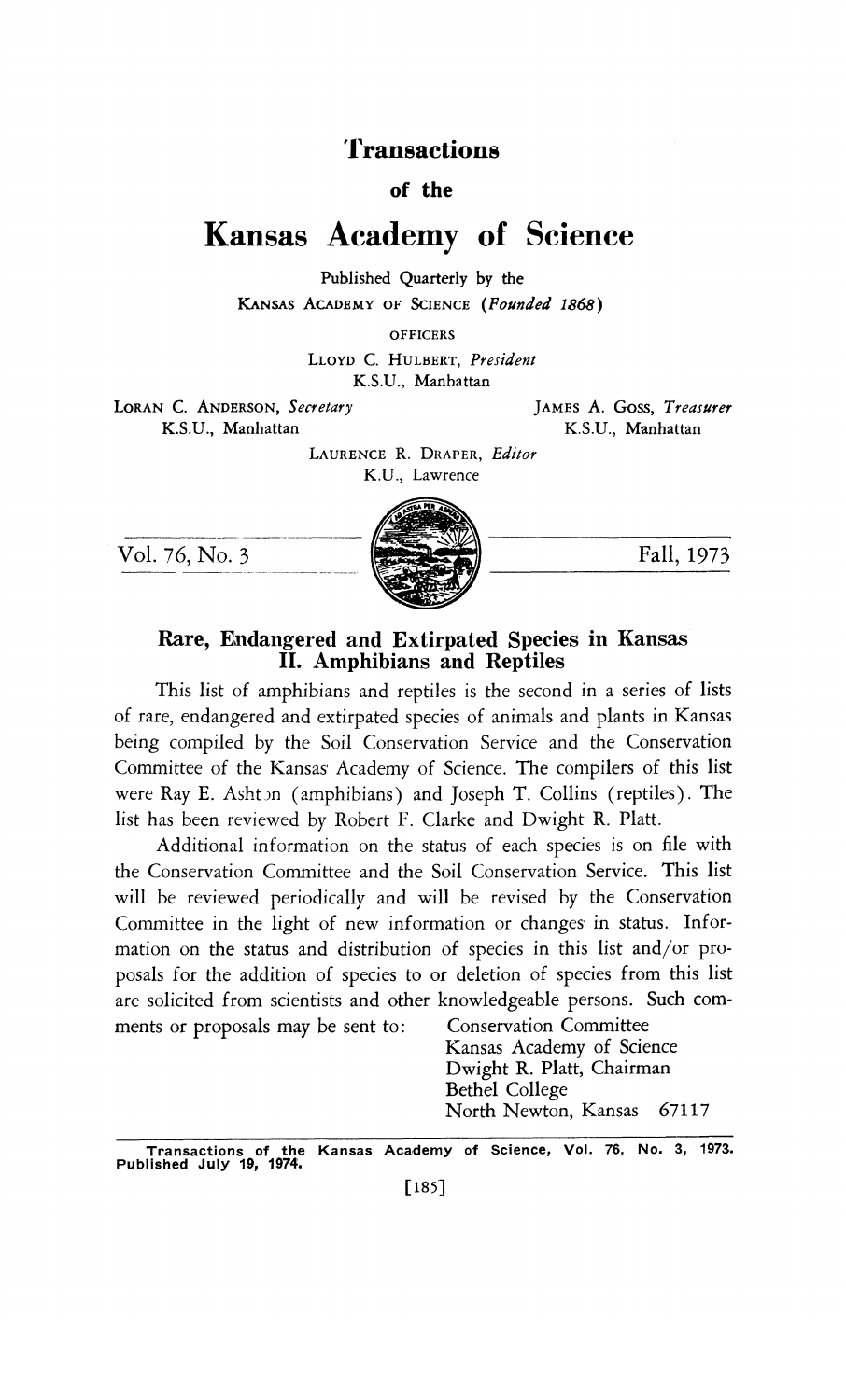The range listed for each species is the present range within Kansas as far as known. In many cases it is not known if the animal still exists in localities from which it has been reported. The status categories have been previously defined (see Transactions of the Kansas Academy of Science, 76(2), 1973) and are listed in order of priority for protection. In these lists, subspecific names are not used unless the rare or endangered status pertains only to a subspecies but not to the total species. Recom mendations for protection of each species are those of the compilers and the Conservation Committee. The following general recommendations are given first priority by the committee:

- (1) Further study of the distribution and biology of these species is needed. Their present distribution in Kansas is poorly known in most cases and their assignment to status categories is tentative.
- (2) Sanctuaries should be developed in Cherokee County and at other known breeding sites of species on this list. A sanctuary would need the following protection: (a) the area would be void from further development, consideration of damming, draining or stream improvement; (b) the area would be marked as an endangered species sanctuary; (c) the protected popula tions would be scientifically studied and monitored. Protection of Shoal Creek in southeastern Kansas is especially important because of the number of rare and endangered species found there. Most of the populations of amphibians could be protected in small sanctuaries.
- (3) Close scrutiny of proposed stream channel improvement pro jects and dam projects to assess their effect upon rare and endangered species.
- $(4)$  Full protection by law for all species on this list is essen tial. The sale of animals of these species by anyone in Kansas should be prohibited. State-issued permits should be required for collecting these species. A board of Kansas-oriented herpe tologists should review applications for such permits and law enforcement officials should enforce such protection laws. The following reptiles, although not presently rare or endangered, should also be given full protection by law:
	- 1. Texas horned lizard, Phrynosoma cornutum
		- Range: Includes most of Kansas, although it is no longer found in some localities where it was previously common.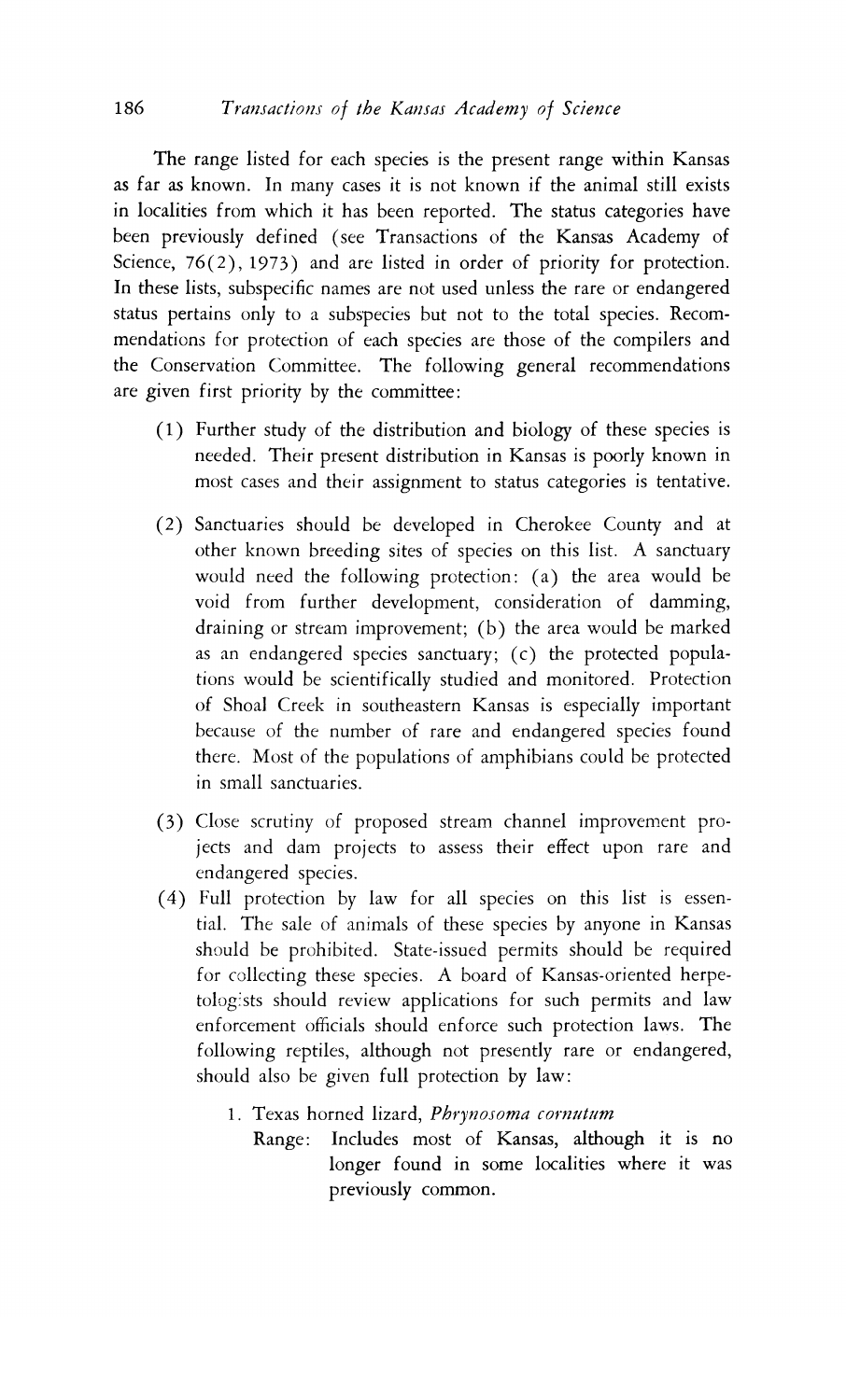- 2. Milk snake, Lampropeltis triangulum
	- Range: The subspecies *syspila* is common in the eastern one-fourth of Kansas and the subspecies gentilis is uncommon in the western three-fourths.

 These reptiles could easily become endangered because of the expanding commercial pet trade in this country. Collectors invade known populations of these animals for collection and sale. In doing this, they not only remove large numbers of reproductive stock, but frequently destroy large areas of habitat. Coupled with changes in the environment by land use and pesticides and with our lack of knowledge of their natural popula tions, this practice may seriously hamper the continued existence of these species.

- 1. Endangered species. (none) 2. Rare species.
- - (1) Grotto salamander,  $Typhlotriton$  spelaeus
		- Range: Caves in Cherokee Co. (five known localities). The grotto salamander is not included in the most recent (1973) edition of the federal list of threatened wild life but it is still under consideration by the Bureau of Sport Fisheries and Wildlife for inclusion in that list. It is placed in status category two in this Kansas list by the compilers and the committee because of its limited range (only found on the Salem and Spring field Plateaus of the Ozark region in Arkansas, Kansas, Missouri and Oklahoma), its restricted cave habitat, and threatened disturbance to its habitat (particularly pollution of underground water).
		- Recommendations: Designation of known cave areas where the species is found in Kansas as sanctuaries; protection against vandalism and disturbance by the general public; protection of any other populations of this species located in the state.
- 3. Species endangered in Kansas but not nationally.
	- (1) Long-tailed salamander, Eurycea longicauda
		- Range: Extreme southeastern Kansas (Cherokee Co.) in Shoal Creek area.

Recommendations: Same as for grotto salamander.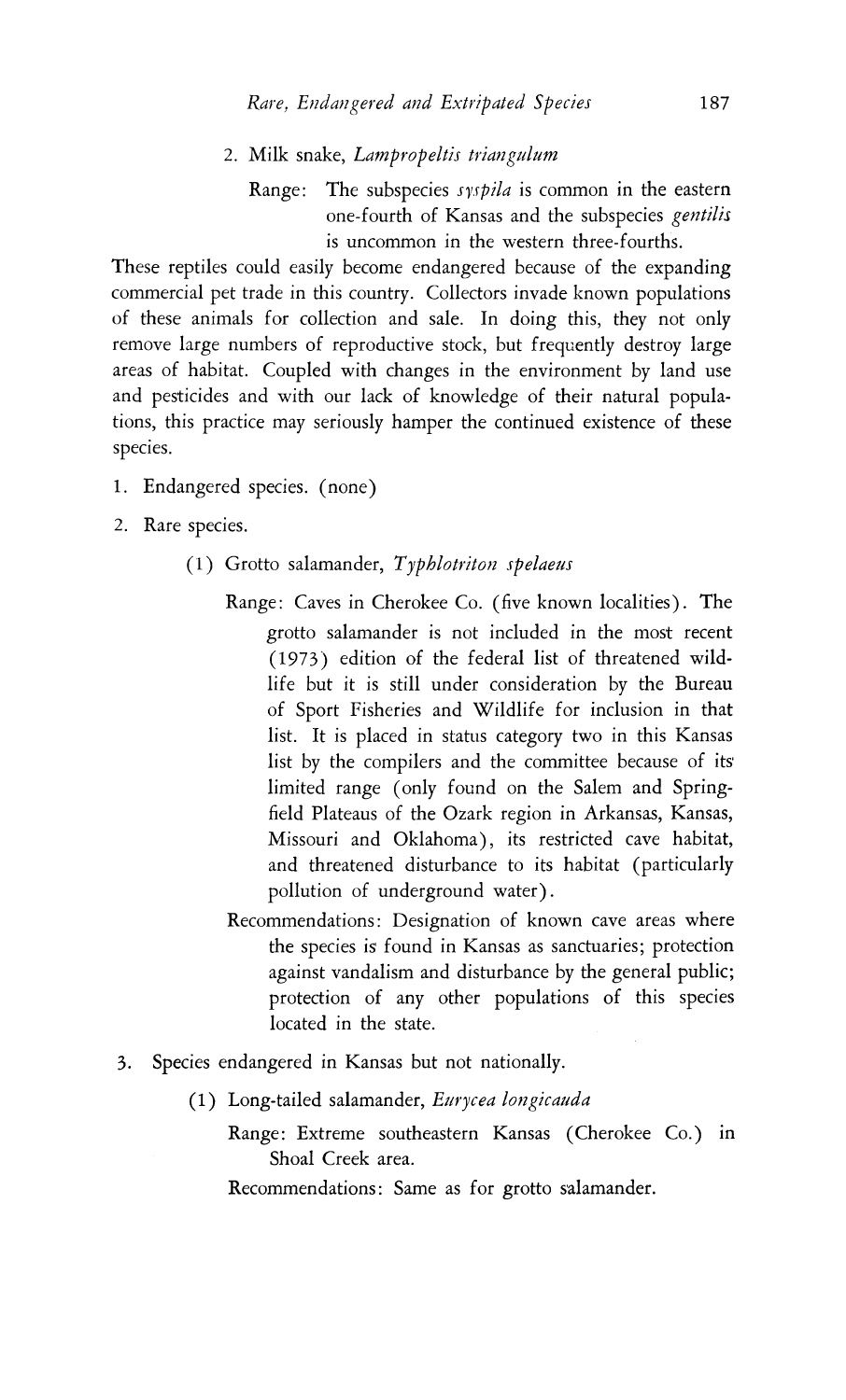(2) Cave salamander, Eurycea lucifuga

 Range: Extreme southeastern Kansas (Cherokee Co.) in Shoal Creek area. Recommendations: Same as for grotto salamander.

(2) Many-ribbed salamander, Eurycea multiplicata

Range: Extreme southeastern Kansas (Cherokee Co.---one known locality). Recommendations: Same as for grotto salamander.

- 4. Species rare in Kansas but not nationally.
	- (1) Green toad,  $Bufo$  debilis
		- Range: Short grass prairie in southwestern Kansas (known from Morton, Grant, Greeley and Logan cos.); present status poorly known.
		- Recommendations: Increase number of stock watering ponds in region; reduce use of pesticides.
	- (2) Crawfish frog, Rana areolata
		- Range: Eastern Kansas to just beyond the deciduous forest edge; present status poorly known.
		- Recommendations: Designation of breeding and habitat sites sites as sanctuaries; maintenance of wet grassland areas.
	- (3) Alligator snapping turtle Macroclemys temmincki
		- Range: Specimens known from the Arkansas River in Cow ley Co. and the Cottonwood River in Lyon Co.; present status poorly known.
		- Recommendations: Close scrutiny of any flood control pro jects involving the Arkansas and Neosho river systems for their possible effect on this species; periodic moni toring of pesticides in fish in these rivers.
	- (4) Broad-headed skink, Eumeces laticeps
		- Range: Known from Franklin, Miami, Linn, Anderson, Crawford and Cherokee cos.; prefers deciduous forests where it lives high up in the hollows of rotten tree trunks.
		- Recommendations: Halt lumbering operations on areas in eastern Kansas where this species is known to occur; protect some natural forest habitat with decaying trees.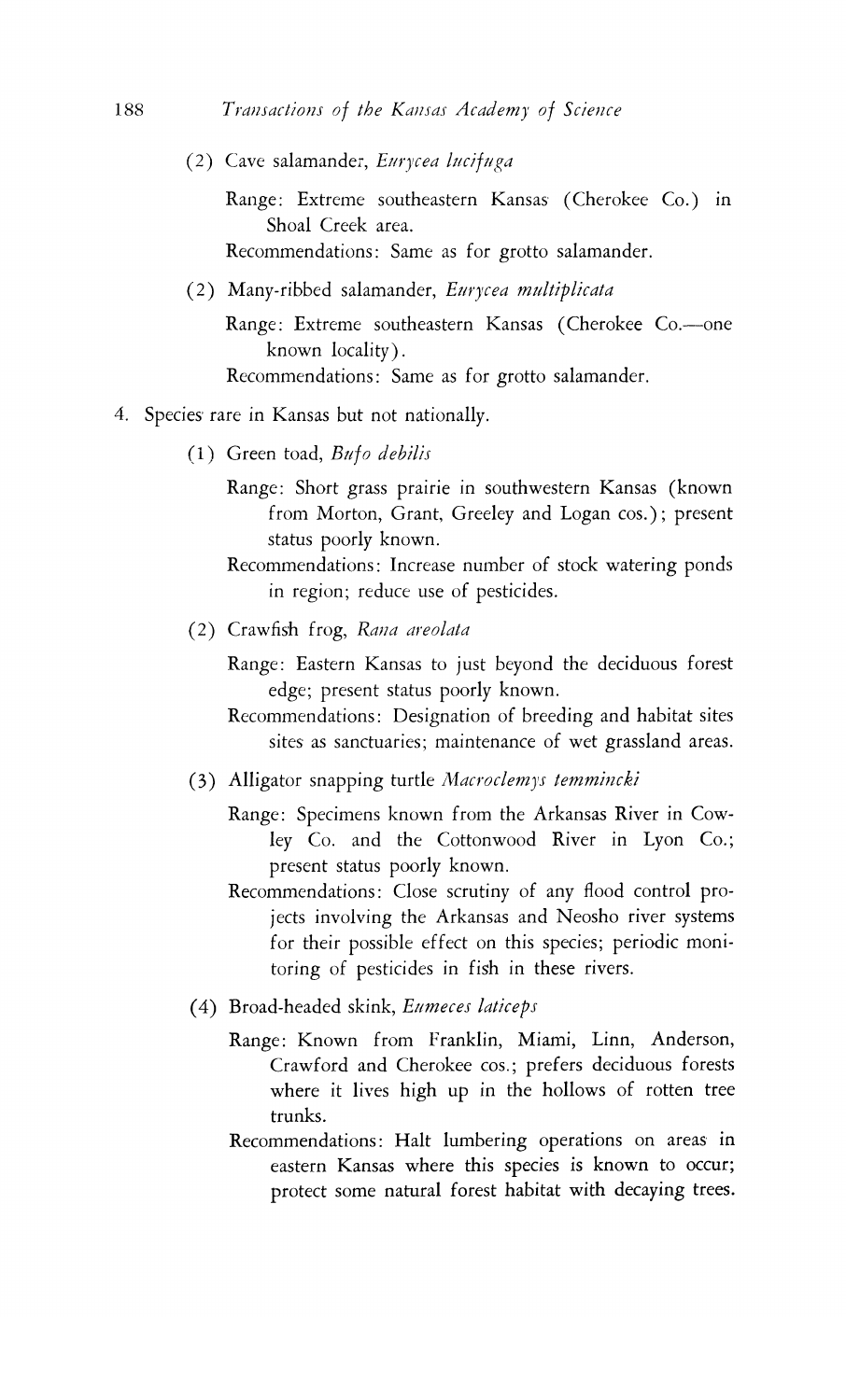- (5) Smooth green snake,  $Oph$ eodrys vernalis
	- Range: Specimens known from Franklin, Riley and Geary cos.; present status poorly known.
	- Recommendations: Discontinue use of persistent pesticides in those areas where this species is known to occur.
- (6) Long-nosed snake, Rhinocheilus lecontei
	- Range: Known from Harper, Comanche, Barber, Clark, Meade,, Seward, Morton and Ford cos. in south western Kansas.
	- Recommendations: Establishment of a prairie natural area within the range of this species in Kansas.
- (7) Red-bellied snake, Storeria occipitomaculata
	- Range: Known from Atchison, Jefferson, Douglas, Franklin, Miami, Anderson and Cherokee cos. in forested habitat. Recommendations: Close scrutiny of lumbering operations in eastern Kansas and restriction of large scale lumber ing; discontinue use of persistent pesticides in areas where this snake is found.
- 5. Species with peripheral populations in Kansas.
	- (1) Hellbender, Cryptobranchus alleganiensis
		- Range: Distribution uncertain due to the difficulty of collect ing; specimens only from the southeastern corner of Kansas in Neosho and Spring rivers (Cherokee and Labette cos. ); may be in Kansas River although no specimens have been taken.
		- Recommendations: Further study of the distribution of the species in Kansas; maintenance of streams and rivers in their natural state, especially the Neosho and Spring rivers.
	- (2) Newt, Notophthalmus viridescens
		- Range: Three known localities in deciduous forest long the eastern border of Kansas (Linn, Cherokee, and Miami  $cos.$ ).
		- Recommendations: Designation of any breeding sites located on state, federal or county property or on private property of willing landowners as sanctuaries to be protected from disturbance.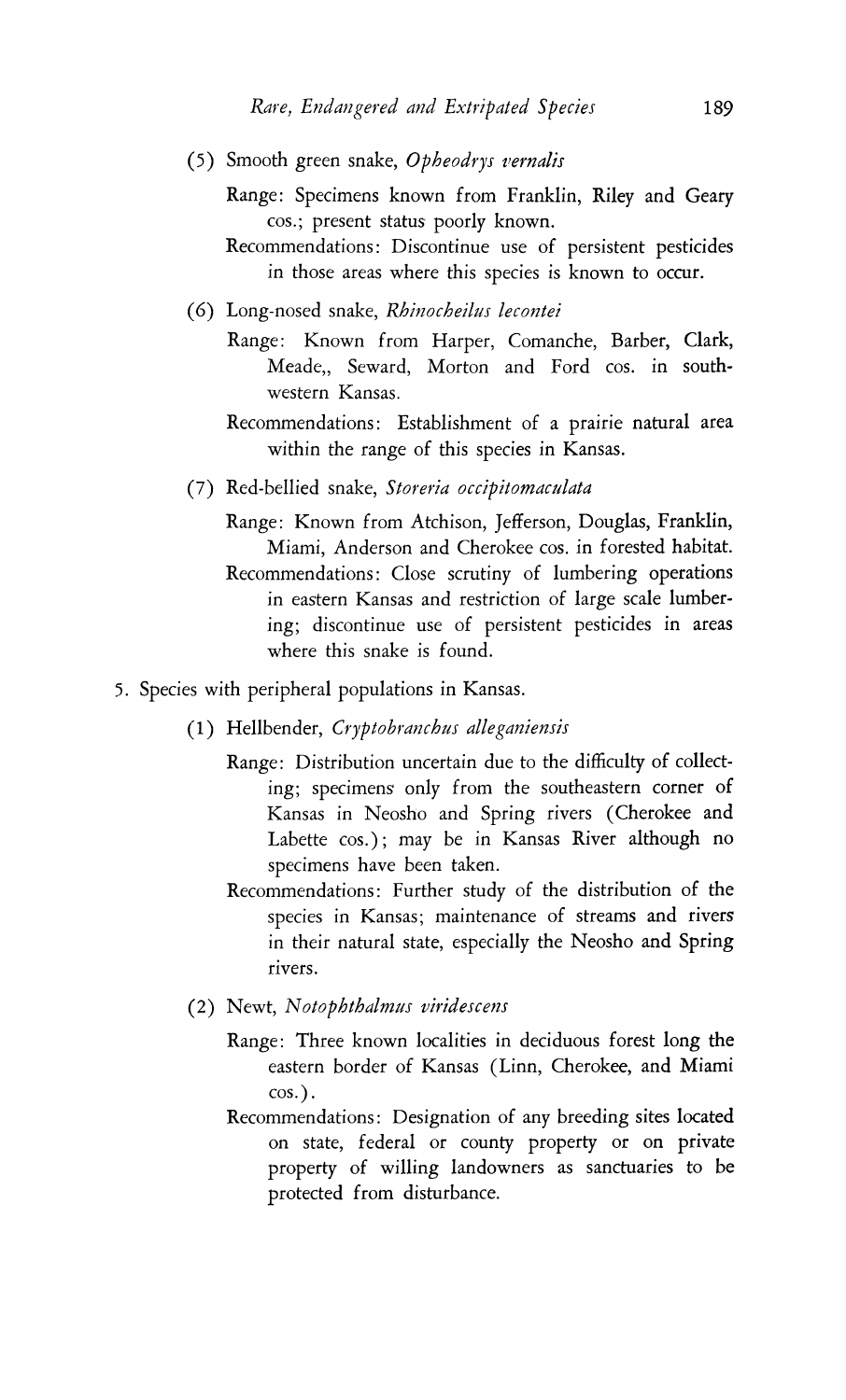- (3) Eastern narrow-mouthed toad, Gastrophryne carolinensis
	- Range: Extreme eastern Kansas in deciduous forest area (Cherokee Co.--two known localities); present status poorly known.

Recommendations: Same as for newt.

- (4) Red-spotted toad,  $Bufo$  punctatus
	- Range: Short grass prairie of southwestern Kansas; known from Morton, Clark, Comanche and Barber cos.; present status poorly known.

Recommendations: Same as for green toad.

- (5) Spring peeper,  $H$ yla crucifer
	- Range: Deciduous forest area of eastern border including the Shoal Creek drainage area (three known localities in Miami, Linn and Cherokee cos. ); present status poorly known.

Recommendations: Same as for newt.

- (6) Green frog, Rana clamitans
	- Range: Deciduous forest area along the extreme eastern boundary; reported from Miami and Cherokee cos. (eastern Neosho River drainage).

Recommendations: Same as for newt.

- (7) Pickerel frog, Rana palustris
	- Range: Extreme eastern boundary in deciduous forest areas; present status poorly known but probaly restricted to upper tributaries along eastern Neosho River drainage in Cherokee and Crawford cos.

Recommendations: Same as for newt.

- (8) Texas blind snake, Leptotyphlops dulcis
	- Range: Known from Barber, Clark, Meade and Seward cos. along the Oklahoma border; probably also occurs in Comanche Co. the Channel Communist Channel Communist Communist Communist Communist Communist Communist Communist Communist Communist Communist Communist Communist Communist Communist Communist Communist Communist Communist Communist Co
	- Recommendations: Discontinue use of persistent pesticides in those areas where this species occurs; limitation of mining in those areas where this species occurs.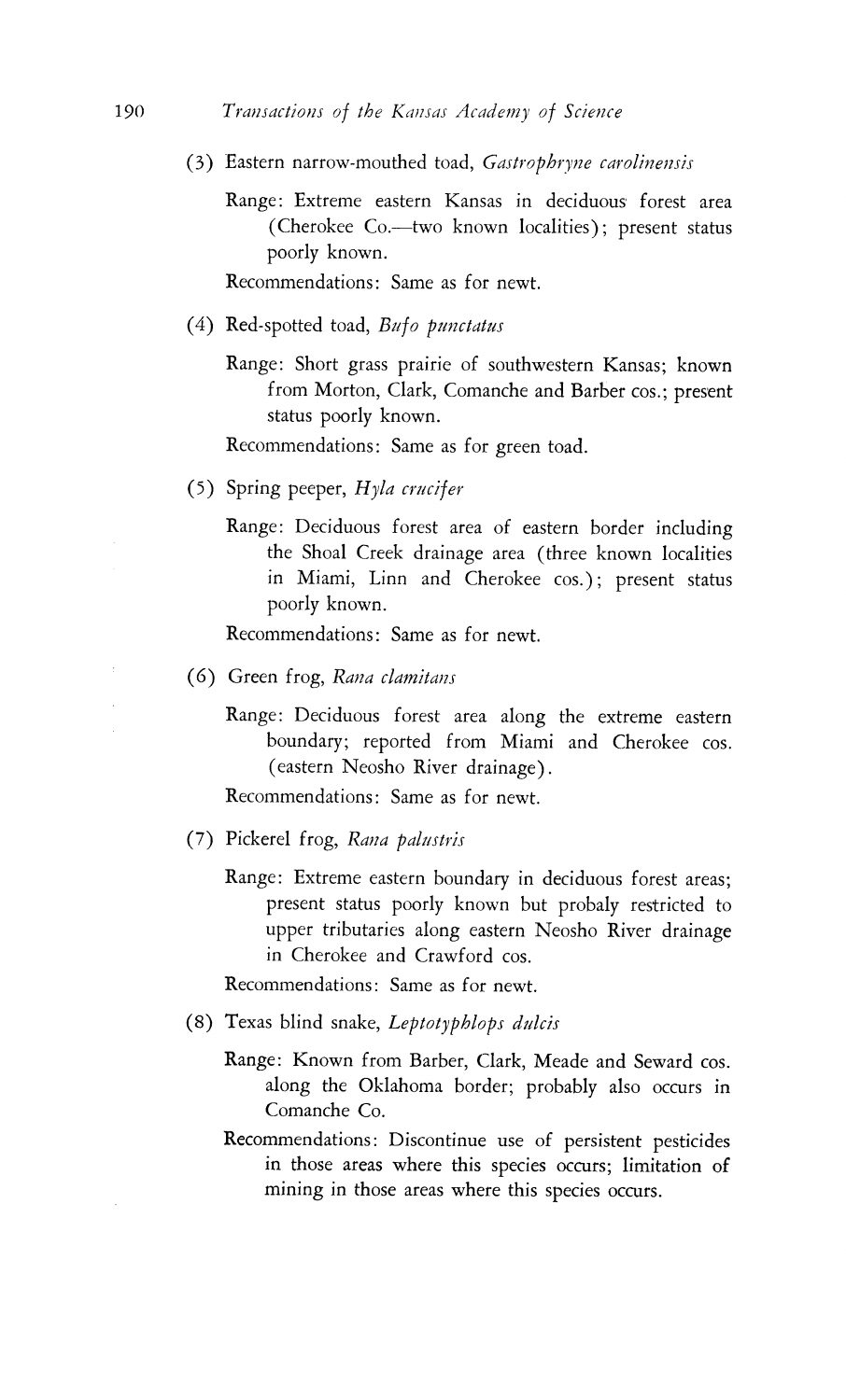(9) Night snake, Hypsiglena orbrothyncha

 Range: Known only from Barber and Clark cos. in south western Kansas; probably also occurs in Comanche Co. Recommendations: Same as for long-nosed snake.

- $(10)$  Rough earth snake, Virginia striatula
	- Range: Known only from Cherokee, Crawford and Chautauqua cos. in extreme southeastern Kansas; forested habitats.

Recommendations: Same as for red-bellied snake

- (11) Smooth earth snake, Virginia valeria
	- Range: Deciduous forests in Wyandotte, Leavenworth, Jefferson, Douglas and Franklin cos. in northeastren Kansas.

Recommendations: Same as for red-bellied snake.

(12) Checkered garter snake, Thamnophis marcianus

 Range: Known only from Meade, Morton, Seward, Barber and Clark cos. in southcentral and southwestern Kansas. Recommendations: Discontinue use of persistent pesticides in those areas where this snake has been recorded.

6. Extirpated species. There are no species that have been unquestionably

 extirpated from Kansas. The following species may not presently be found in Kansas. However records of these species are too few or questionable to demonstrate that self-sustaining permanent populations existed in Kansas in the past.

 $(1)$  Wood frog, Rana sylvatica

 One specimen was collected in Lyon Co. in 1942 but no additional specimens have ever been found.

(2) Short-horned lizard, Phrynosoma douglassi

 Three extant specimens reputedly collected in Smith, Logan and Edwards cos. at the turn of the century.

(3) Cottonmouth, Agkistrodon piscivorus

 One specimen was collected in the Neosho River in Labette Co. in 1937 but no additional specimens have been found.